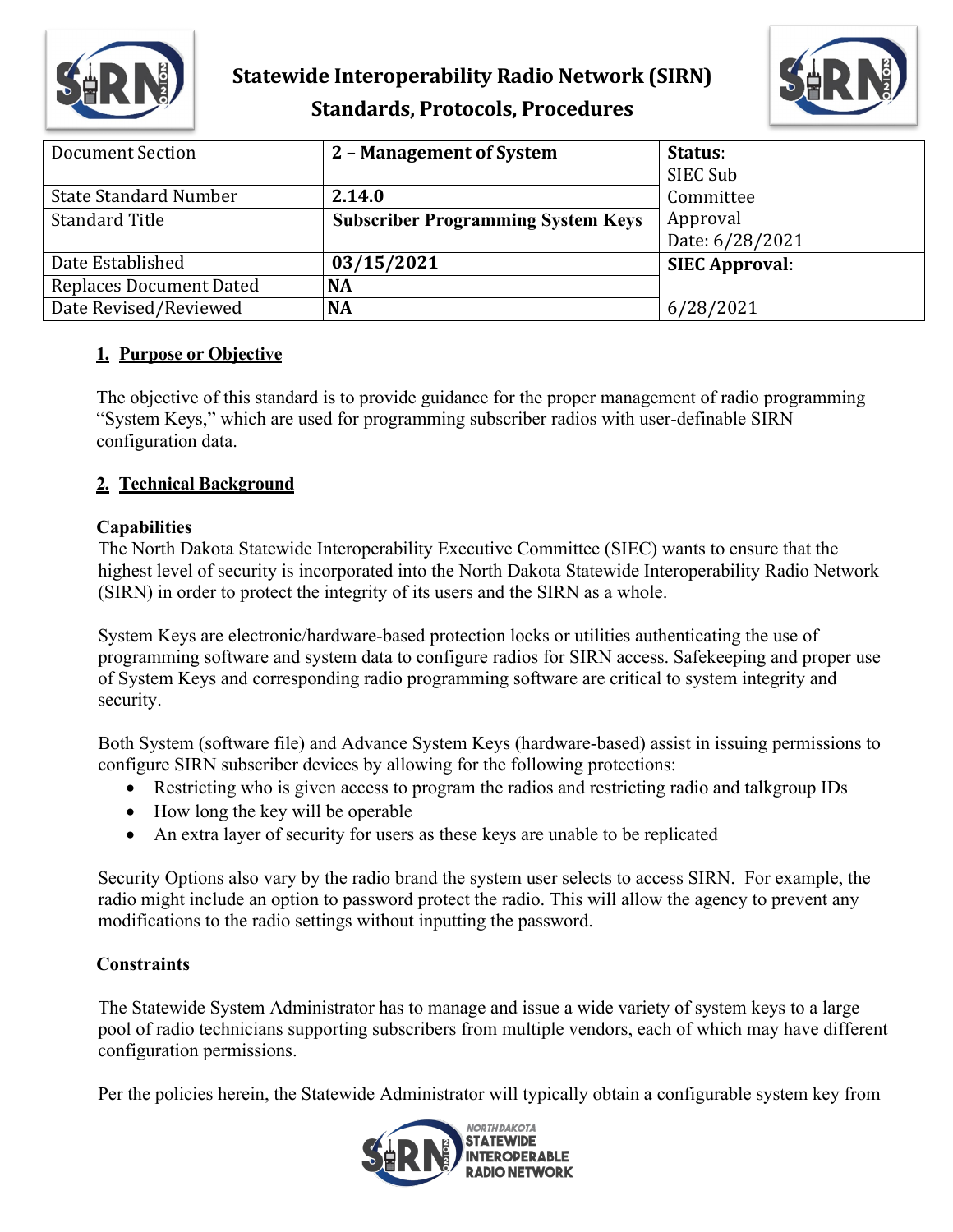



the radio programmer, manufacturer, or user, and will issue or configure unique keys with a specific set of electronic rights/permissions.

Approved System Key Users will have to sign for and will incur all the costs and liabilities associated with each key, absolving SIEC and its representatives of any liabilities and/or costs associated with its use or impact from use of the key.

#### **3. Operational Context**

Misuse or unauthorized duplication of System Keys can affect the integrity of SIRN. The wide range of system key options and configurability provided by subscriber vendors highlights the need for strict policy and procedure on the creation, distribution, and storage of System Keys.

Hardware Keys are strongly encouraged to increase security in the programming of the radios as well as protecting the integrity of SIRN.

#### **4. Recommended Protocol/ Standard**

#### • **General Standards**

Do not program a radio you are not responsible for without written consent.

System Keys shall be kept secure at all times.

#### • **System Key Configuration and Permissions**

*Programming Permissions*: System Keys will be issued with restrictions allowing the User to configure a *specific set of subscriber features* per the rights granted to the User by the Key User Agreement. System Keys will typically be locked down to permit modifications to the following:

- o Range of Talkgroup IDs and Radio IDs designated to the programmers' user base
- o The SIRN Mutual Aid Trunked Talkgroup IDs
- o Other talkgroup or SIRN system data per other agreements between programmer and user base

*Time limit*: All keys generated by the System Administrator will have an expiration date set. Expiration of System Keys will be set to six months. Users seeking to maintain authorization for System Key access will be required to recertify by completing the certification standards listed in this policy.

#### • **System Key Administration**

Each radio vendor's Master System Key will be in the possession of the System Administrator.

Only the Statewide System Administrator will develop system keys copies for distribution to agency programmers and third party-radio shops. No other agency or service shop may distribute or duplicate

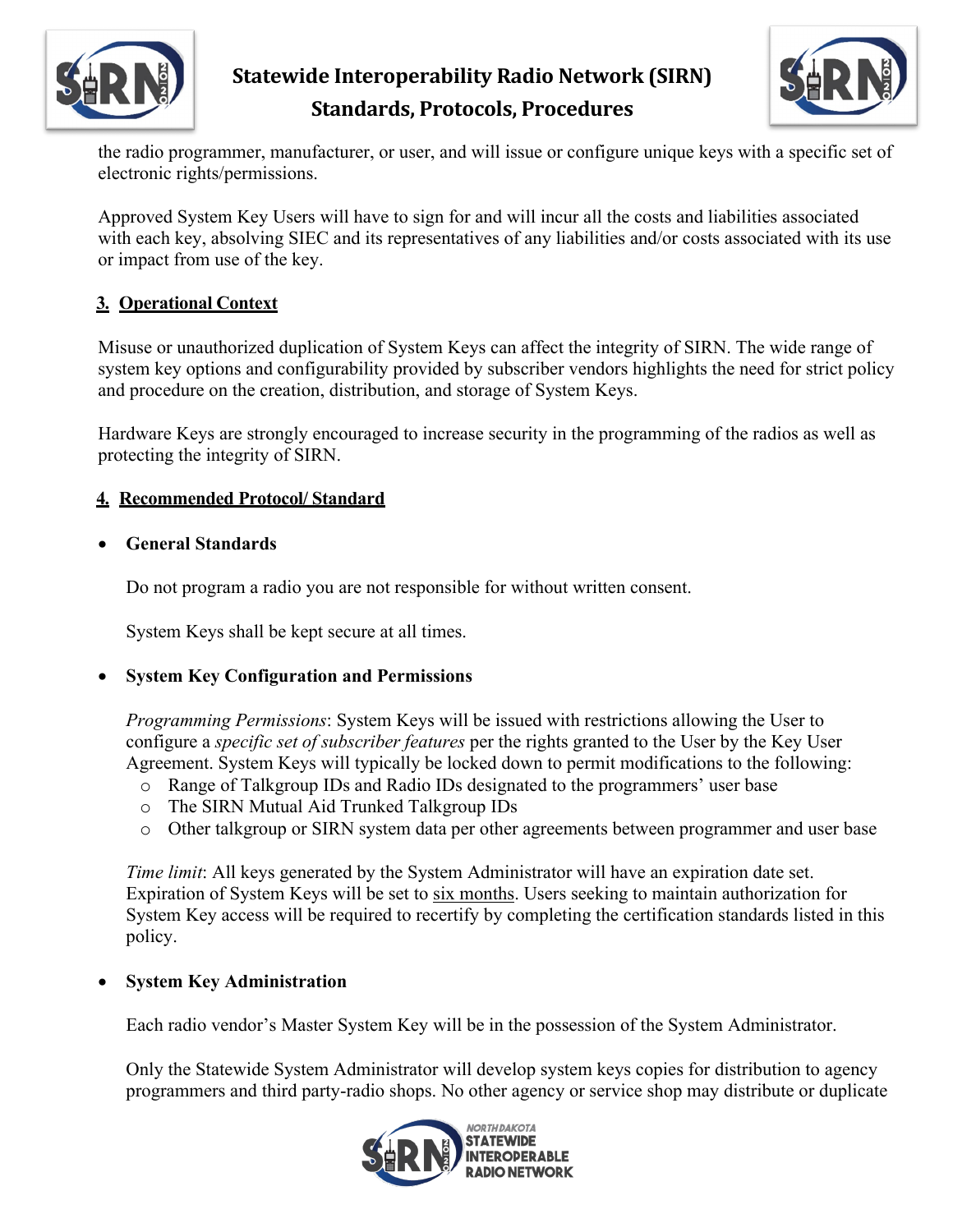



System Keys to other third parties for any reason.

Each key will be provisioned with user-specific permissions.

System keys will be logged and tracked. The System Administrator will track all keys and a corresponding list of authorized agencies and individuals with access to System Keys.

System Administrator may conduct routine audits of persons responsible for the keys.

The SIEC reserves the right to amend this policy at their sole discretion in order to increase the security and protect the integrity of the system. SIEC reserves the right to revoke the ability to possess a key if the agency's possession affects the integrity and/or security of SIRN.

#### **5. Recommended Procedure**

#### • **System Key Authorization and Issuance Process**

All agency or third-party personnel seeking permission to use SIRN System Keys shall obtain authorization by completing and submitting the *Programming Keys Request/Authorization* to the SIRN Statewide System Administrator.

System Keys Users will only be issued to:

- o State or local North Dakota agency personnel responsible for self-maintaining agency devices
- o Commercial service shops under contract for subscriber programming and maintenance by an approved SIRN user agency (vendor agreement between the programmer and user agency may be required as evidence)

Standards for Certification as a System Key User: All personnel—self-maintained agency and commercial service shop—requesting access to System Keys shall:

- o Complete a background check per the State of North Dakota Information Technology (NDIT) guidelines
- o Complete the programming training course applicable to the device and be certified for use of the radio manufacturers' radio programming software and hardware tools.
- o Certify knowledge of the SIRN programming and interoperable communications/fleetmap standards, and attend any required SIRN radio programming webinars

Prior to approval, the SIRN Administrator may also elect to interview System Key requestors to validate their experience in radio programming and codeplug development.

System Keys for non-Motorola devices shall, in principle, follow the same standards described above. Agencies or individuals seeking to obtain SIRN System Keys must:

- o Meet the standards for certification as a System Key User
- o Complete the *Programming Keys Request/Authorization* for submission to the SIRN

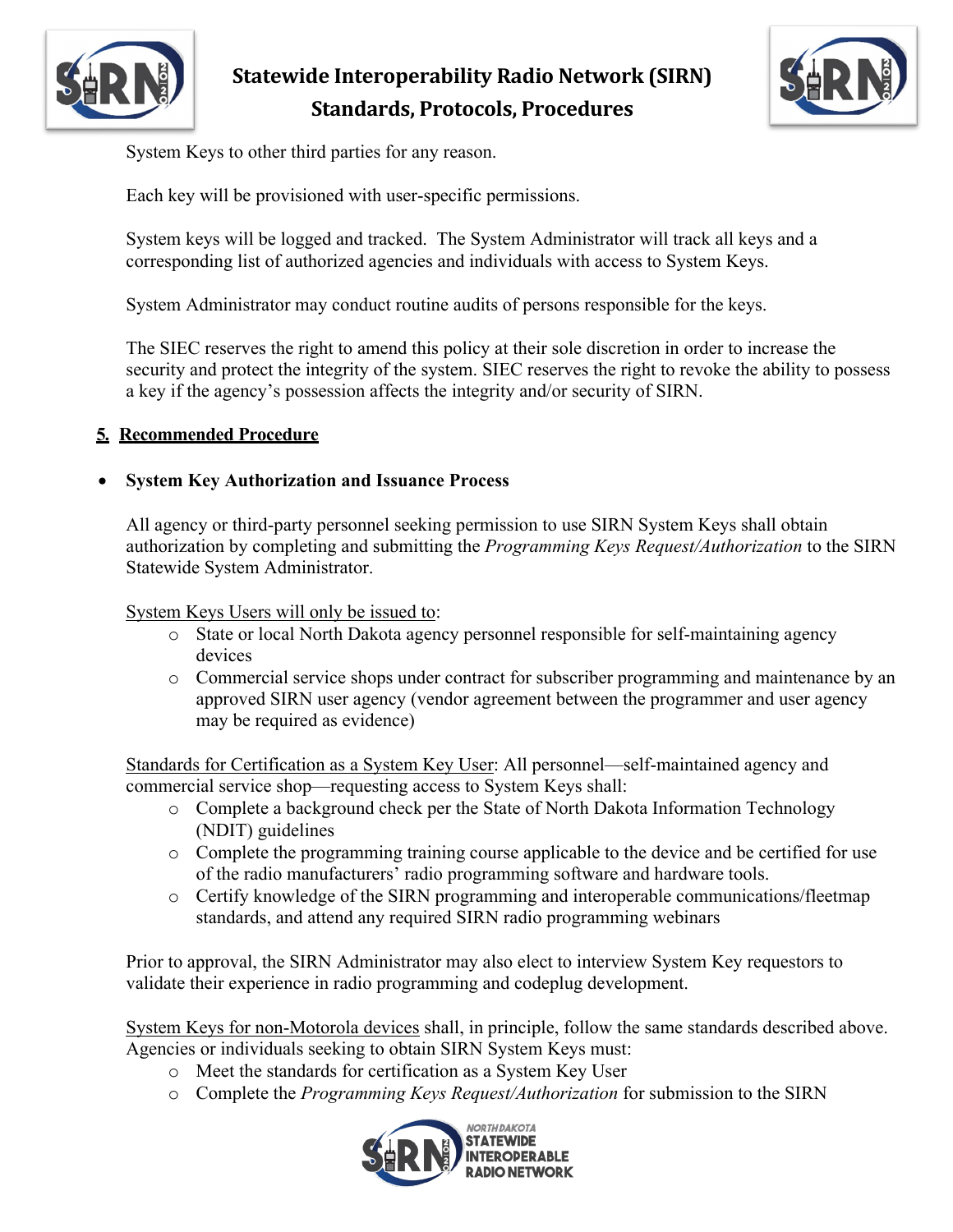



Network Manager.

On behalf of the requesting agency, the SIRN Statewide Administrator will make the request for the System Key to the manufacturer and obtain the Master System Key *directly*. The Administrator may then elect to:

- o Issue clones to System Key Users, or
- Authorize the third party manufacturer to issue cloned System Keys directly to the requesting agency or individual.

System Key Users accept full responsibility for the use of the keys and will adhere to this Policy.

Approved System Key Users may only use the keys to program radios approved for SIRN access. It is the responsibility of the System Key User to validate, through the SIRN Administrator, an executed agreement, or other official documentation (notably database listing SIRN Contracted Vendors and their respective customer agencies), that their customer is an authorized SIRN User prior to using their issued System Key to program that user's device.

All System Key Users shall:

- o maintain current and accurate records of all radio programming performed, including codeplug development/modification activities, and
- o provide *quarterly reports* to the SIRN Administrator of all radios programmed.

A System Key User found to be responsible for a SIRN breach due to non-compliance with the policies herein will void their System Key User privileges and, in addition, be responsible for the cost of mitigation activities necessary to resolve the breach.

## • **Liability for the Misuse of the System Keys**

Each agency or third-party radio services vendor must designate a primary and an alternate employee ("System Key Users") who will be responsible for obtaining and security of the system key(s) within the organization. Each employee with access to System Keys shall go through the certification process in this policy. While not mandated, entities are encouraged to create their own internal policy to ensure compliance. System Key User agree to the following:

- 1. System Key Users absolve SIEC and SIRN representatives of all liability involving the loss or misuse of the system key(s) they signed for and took possession of for their agency.
- 2. System Key Users will be personally and professionally liable for the misuse and/or loss of system keys while in their possession. The agency representative will not be liable for the loss or misuse of a system key while in the possession of the agency alternate or vice versus unless the agency user's policy assigns such liability. If this is the case, the SIEC will follow the most stringent policy in determining liability and the ability for individual users to have future access to the system.